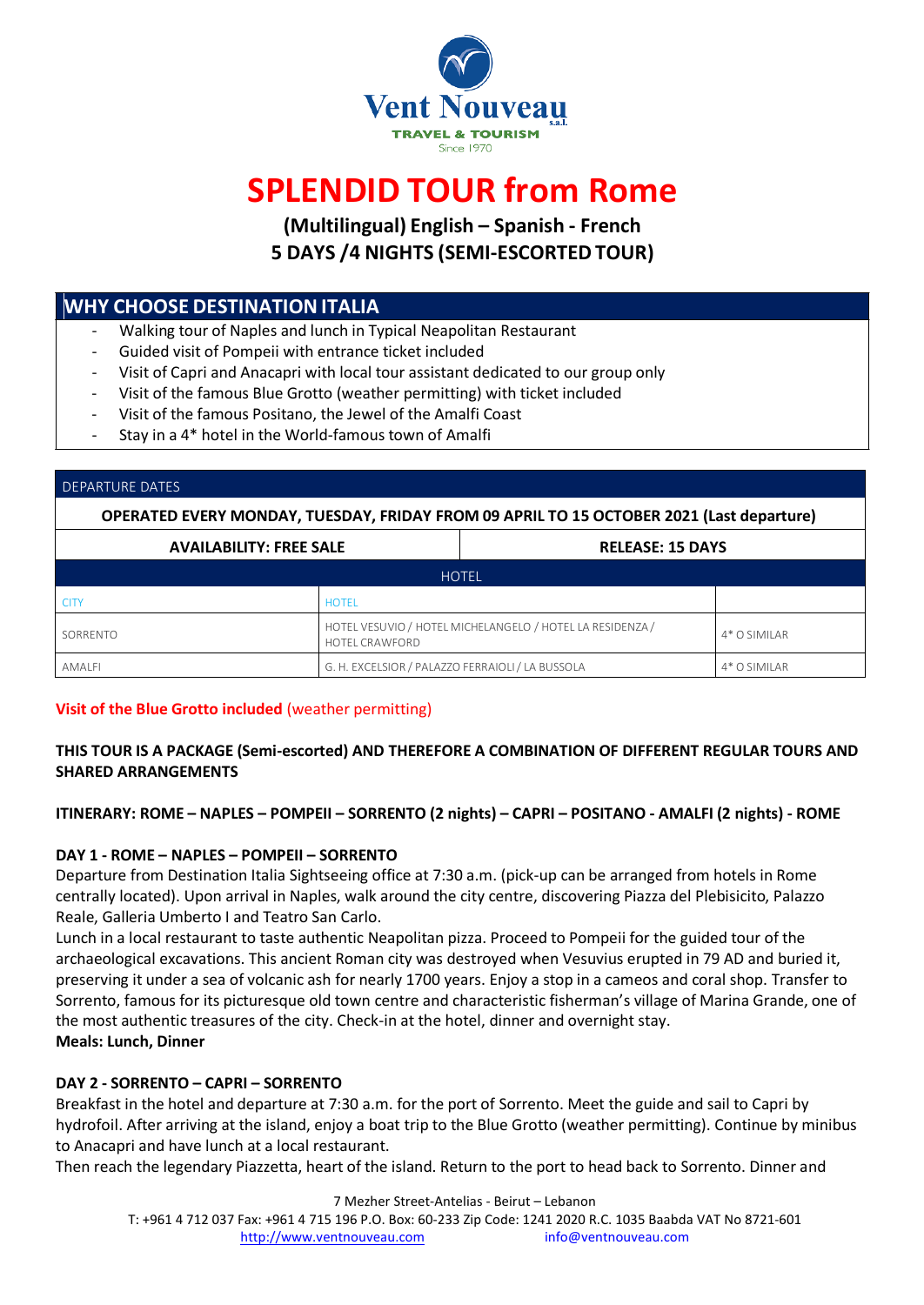

overnight stay. **Meals: Breakfast, Lunch, Dinner**

### **DAY 3 - SORRENTO – POSITANO – AMALFI**

Breakfast in the hotel. At 8:30 a.m. transfer from Sorrento to Amalfi with a 2 hours stop in Positano to discover the pearl of the Amalfi coast. Proceed to Amalfi, a town rich in history that gives its name to the entire coastline. Checkin at the hotel, dinner at leisure

and overnight stay.

**Meals: Breakfast**

#### **DAY 4 - AMALFI**

Breakfast in the hotel. Day at leisure for exploring the beauty of the area. Possibility to add optional tours to visit the Amalfi Coast, one of the most enchanting places in Italy, with its mountains dropping sheer to the sea, picturesque villages and breathtaking landscapes.

Dinner at leisure and overnight stay.

**Meals: Breakfast**

#### **DAY 5**

### **AMALFI – POMPEII – ROMA**

Breakfast in the hotel. Morning at leisure in Amalfi. Transfer from Amalfi to Pompeii at around 2:30 p.m. to board the bus going to Rome. Arrival scheduled for around 8:30 p.m. (with drop-off guaranteed at Viale Washington, Viale Luigi Einaudi / Termini Area and Via Ludovisi).

#### **Meals: Breakfast**

#### **End of services.**

#### **ASSISTANT DURING THE WHOLE TOUR BUT NOT IN AMALFI**

| <b>GROSS RATES PER PERSON</b>    |                                                                                                                                                                                |               |                  |                      |  |  |
|----------------------------------|--------------------------------------------------------------------------------------------------------------------------------------------------------------------------------|---------------|------------------|----------------------|--|--|
| APRIL / MAY / JUNE / OCTOBER     |                                                                                                                                                                                |               |                  |                      |  |  |
| <b>DBL</b>                       | <b>SGL</b>                                                                                                                                                                     | <b>TRIPLE</b> | CHILD $0 - 2,99$ | <b>CHILD 3-11,99</b> |  |  |
| € 959,00                         | € 1399,00                                                                                                                                                                      | € 909,00      | €479,50          | € 767,00             |  |  |
| <b>JULY / AUGUST / SEPTEMBER</b> |                                                                                                                                                                                |               |                  |                      |  |  |
| <b>DBL</b>                       | <b>SGL</b>                                                                                                                                                                     | <b>TRIPLE</b> | CHILD $0 - 2,99$ | <b>CHILD 3-11,99</b> |  |  |
| € 1019,00                        | € 1499,00                                                                                                                                                                      | €959,00       | € 509,50         | € 815,00             |  |  |
|                                  | CITY TAX NOT INCLUDED AND TO BE PAID DIRECTLY ON THE SPOT<br>ONLY 1 SUITECASE (ANY SIZE) + 1 HAND-BAG PER PERSON ALLOWED<br>IN 3rd BED, SHARING ROOM WITH TWO ADULTS<br>$\ast$ |               |                  |                      |  |  |

#### **RATES INCLUDE:**

- 2 nights in a 4\* hotel in Sorrento
- 2 nights in a 4\* hotel in Amalfi
- 4 American breakfasts
- 1 lunch to taste a Neapolitan pizza (drinks not included)
- 1 lunch in a local restaurant in Capri (drinks not included)

#### 7 Mezher Street-Antelias - Beirut – Lebanon